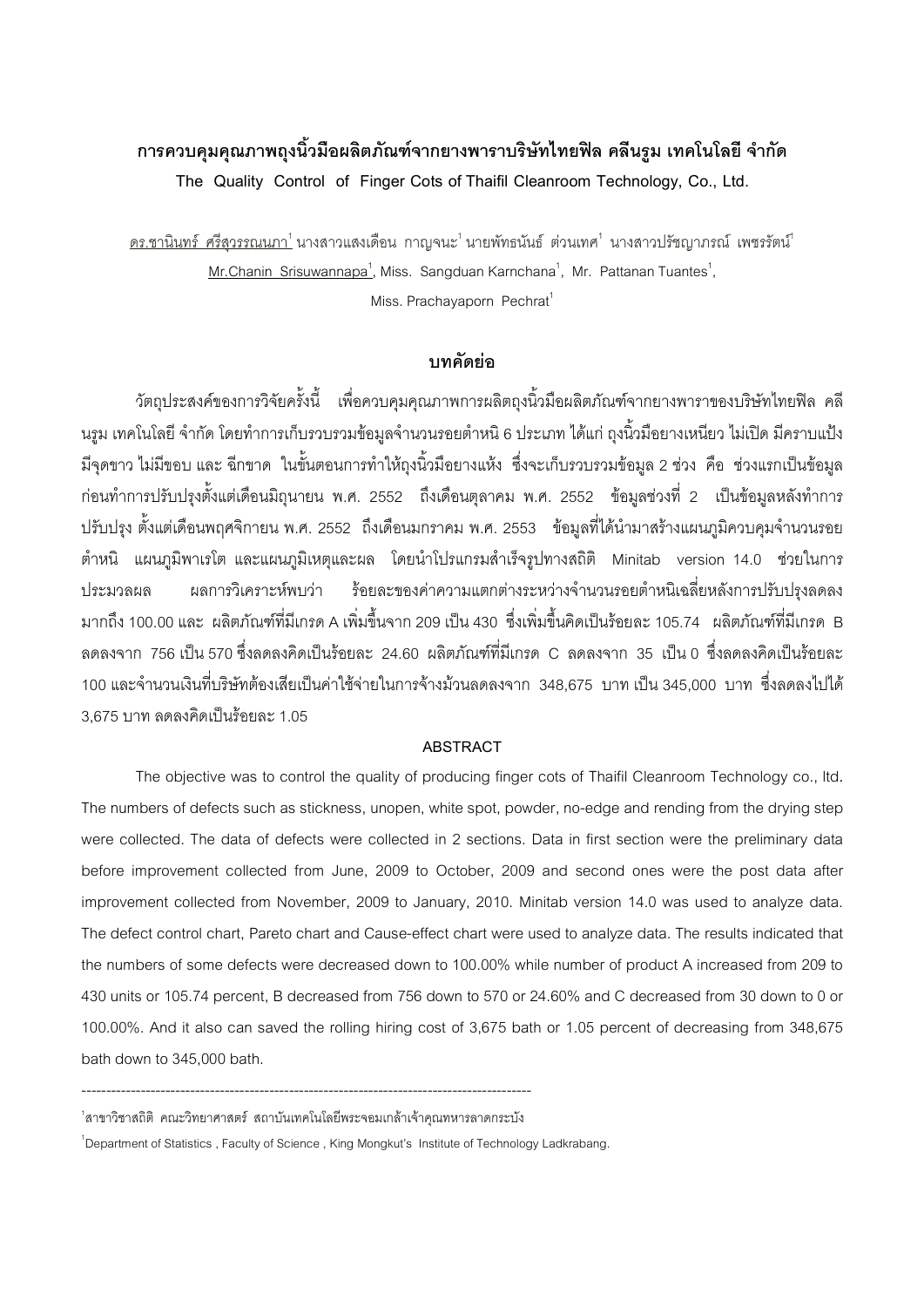### คำบำ

ิธรกิจถงนิ้วมือผลิตภัณฑ์จากยางพารา ถือเป็นธรกิจใหม่สำหรับคนไทย ซึ่งมีแนวโน้มการเติบโตของตลาดอย่าง

้น่าสนใจ กล่าวคือ ธรกิจถงนิ้วมือผลิตภัณฑ์จากยางพารา เป็นธรกิจที่มีกล่ม ้ลูกค้าเฉพาะเจาะจง โดยส่วนใหญ่จะเป็นโรงงานผลิตชิ้นส่วนอิเล็กทรอนิกส์ ต่างๆ รวมถึง การใส่ถุงนิ้วมือผลิตภัณฑ์จากยางพารา จะช่วยให้จับอุปกรณ์ ์ ชิ้นเล็กๆ ได้กระชับยิ่งขึ้น ช่วยลดความสูญเสียระหว่างทำงาน อีกทั้ง ค่าใช้จ่าย ประหยัดกว่าใช้ถงมือยาง 20-30% ทำให้หลายโรงงานหันมาใช้ถงนิ้วมือ ผลิตภัณฑ์จากยางพาราเพิ่มขึ้นเรื่อยๆ



# **FINGER COTS**



สำหรับด้านตลาดนั้น เจ้าของธุรกิจระบุว่า เนื่องจากทุกวันนี้ ธุรกิจเกี่ยวกับการผลิตอุปกรณ์อิเล็กทรอนิกส์ และไฟฟ้า ้เติบโตอย่างสูง ทำให้มีความต้องการถุงนิ้วมือผลิตภัณฑ์จากยางพาราสูงตามไปด้วย จนไม่สามารถ ผลิตได้ทัน แต่ละโรงงาน ใช้งานวันละหลายหมื่นขึ้น โดยตลาดของบริษัทกว่า 50% เป็นตลาดภายในประเทศ ส่วนราคาขายส่งอยู่ที่ชิ้นละ 7 – 8 สตางค์ ์ ขึ้นอยู่กับคุณภาพ และวัตถุประสงค์ในการนำไปใช้งาน

้ คลีนรูม เทคโนโลยี ที่ศึกษาในครั้งยังมีการผลิตถุงมือที่มีรอยตำหนิ และของเสียเกิดขึ้น และในบริษัท ไทยฟิล ้จำนวนมาก ดังนั้นเพื่อลดจำนวนถุงมือที่มีรอยตำหนิ และของเสีย จึงเป็นที่มาของในการวิจัยครั้งนี้ เพื่อหาวิธีการควบคุม ้คุณภาพที่เหมาะสมในการควบคุมคุณภาพการผลิตถุงนิ้วมือผลิตภัณฑ์จากยางพาราของบริษัท ไทยฟิล คลีนรูม เทคโนโลยี จำกัด

## วิธีการวิจัย

จะใช้ข้อมูลด้านการตรวจสอบคุณภาพ คือ จำนวนรอยตำหนิ 6 ประเภทได้แก่ ถุงนิ้วมือยางเหนียว ไม่เปิด มีคราบ แป้ง มีจุดขาว ไม่มีขอบ และ ฉีกขาด ในขั้นตอนการทำให้ถุงนิ้วมือยางแห้ง ซึ่งการเก็บรวบรวมข้อมูลจะแบ่งออกเป็น 2 ช่วง ี คือ ช่วงแรกเป็นข้อมูลก่อนทำการปรับปรุงตั้งแต่เดือนมิถุนายน พ.ศ. 2552 ถึงเดือนตุลาคม พ.ศ. 2552 ข้อมูลช่วงที่ 2 เป็น ์ ข้อมูลหลังทำการปรับปรุง ตั้งแต่เดือนพฤศจิกายน พ.ศ. 2552 ถึงเดือนมกราคม พ.ศ. 2553 ซึ่งจะนำมาเปรียบเทียบกับก่อน ี ปรับปรุง ข้อมูลรอยตำหนิแต่ละประเภททั้ง 2 ช่วงเวลา จะถูกนำมาวิเคราะห์ด้วยแผนภูมิควบคุมรอยตำหนิเพื่อบอกว่า ้ กระบวนการผลิตอยู่ในการควบคุมหรือไม่ถ้าพบว่าการกระจายตัวของจุดในแผนภูมิผิดปกติแสดงว่าการผลิตยังไม่อยู่ในการ ้ ควบคุม ดังนั้นเพื่อควบคุมให้การผลิตอยู่ในการควบคุมจำต้องจะลดจำนวนรอยตำหนิ การลดรอยตำหนิจะใช้แผนภูมิพาเรโตใน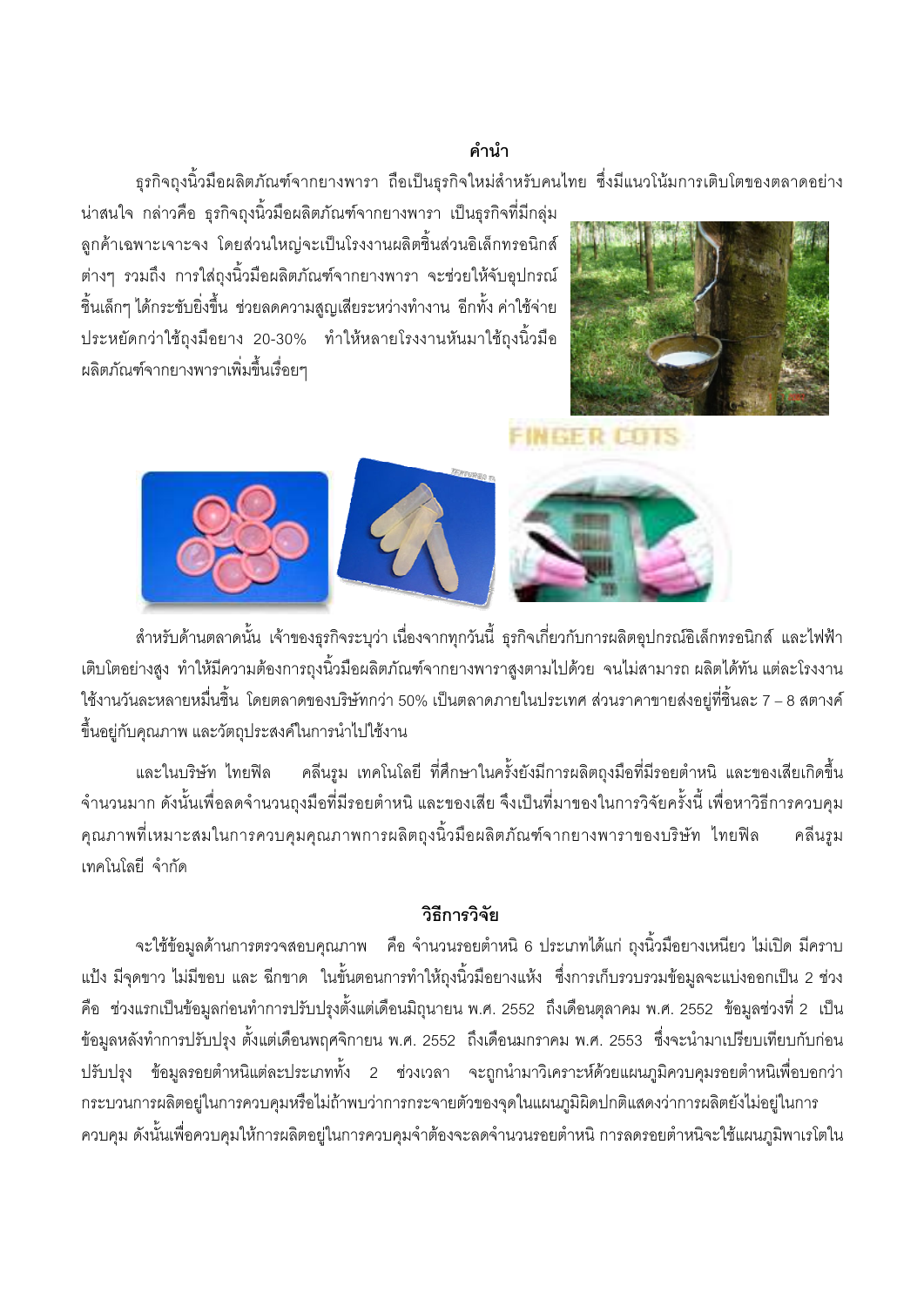การหาสาเหตุรอยตำหนิหลักและรองลงไป จากนั้นจะใช้แผนภูมิเหตุและผลหาสาเหตุของเกิดรอยตำหนิประเภทต่างๆเพื่อหา สาเหตุย่อยของการเกิดรอยตำหนินั้นๆ พร้อมกับเสนอแนวทางการแก้ไขสาเหตุที่ทำให้เกิดรอยตำหนินั้นๆ ขั้นตอนการวิเคราะห์ มีดังนี้ (1). รวบรวมข้อมูลจำนวนรอยตำหนิที่ได้มีการบันทึกไว้เป็นรายวันจำนวน 4 เดือนก่อนปรับปรุง (2). เขียนแผนภูมิ จำนวนรอยตำหนิแต่ละประเภททั้ง 4 เดือนเพื่อตรวจสอบว่าจำนวนรอยตำหนิที่เกิดขึ้นจากการผลิตอยู่ในการควบคุมหรือไม่ (3). เขียนแผนภูมิพาเรโตแสดงร้อยละประเภทรอยตำหนิที่เกิดขึ้นทั้ง 4 เดือน (4). เขียนแผนภูมิสาเหตุและผลและสรุปแนว ทางแก้ไข (5). เขียนแผนภูมิจำนวนรอยตำหนิของแต่ละประเภทเป็นรายวัน ซึ่งถ้าพบความผิดปกติของจุดข้อมูลให้ทำการ แก้ไขสาเหตุตามแนวทางข้อ (4) (6). เขียนแผนภูมิจำนวนรอยตำหนิของแต่ละประเภทและแผนภูมิพาเรโตรายเดือนเพื่อ วิเคราะห์ภาพรวมของการผลิตทั้งเดื อน พร้อมกับเปรียบเทียบผลการผลิตกับเดือนก่อนหน้าเพื่อนกำหนดทิศทางการแก้ไขใน ภาพรวม (7). ทำซ้ำขั้นตอน (5)-(6).

# ผลการวิจัย

ผลการวิเคราะห์แผนภูมิจำนวนรอยตำหนิทุกประเภทในช่วงก่อนการปรับปรุงพบว่า มีจุดตกนอกขอบเขตแสดงว่าการ ผลิตไม่อยู่ในการควบคุม ในที่นี้จะขอนำเสนอแผนภูมิจำนวนรอยตำหนิประเภทถุงนิ้วมือไม่เปิดเพื่อเป็นตัวอย่างแทนประเภท รอยตำหนิที่เหลือด้วยเนื่องจากพื้นที่การนำเสนอในที่นี้มีจำกัด ดังรูปที่ 1 เมื่อแผนภูมิจำนวนรอยตำหนิแสดงว่าการผลิตไม่ได้อยู่ ในการควบคุมจึงได้ทำการวิเคราะห์หาประเภทรอยตำหนิใดที่เกิดมากที่สุด และรองลงมาด้วยแผนภูมิพาเรโต ดังรูปที่ 1 และ จากรูปที่ 1 พบว่า รอยตำหนิประเภทถุงนิ้วมือไม่เปิดมีจำนวนมากที่สุด รองลงมาเป็นรอยตำหนิประเภทมีคราบแป้ง ขั้นต่อมา ทำการหาสาเหตุที่ทำให้เกิดรอยตำหนิประเภทนั้นๆโดยใช้แผนภูมิเหตุเหตุและผลซึ่งในการวิจัยครั้งนี้ได้สร้างแผนภูมิเหตุและผล กับทุกประเภทรอยตำหนิเพื่อหาสาเหตุที่ทำให้เกิดรอยตำหนิประเภทนั้นๆ และในที่นี้จะนำเสนอเฉพาะแผนภมิเหตและผล ประเภทถุงนิ้วมือไม่เปิดเป็นตัวอย่างดังรูปที่ 2 พร้อมกับเสนอแนวทางแก้ไขดังตารางที่ 1 เป็นตัวอย่าง



แผนภมิพาเรโตของจำนวนรอยตำหนิประเภทต่างๆ

แผนภมิควบคมรอยตำหนิประเภทถงนิ้วมือไม่เปิด

 $\,$ รูปที่ 1. แผนภูมิควบคุมรอยตำหนิประเภทถุงนิ้วมือไม่เปิดและแผนภูมิพาเรโตของจำนวนรอยตำหนิประเภทต่างๆตั้งแต่เดือน มิถุนายน 2552 ถึงเดือนตุลาคม 2552 (ช่วงก่อนการปรับปรุง)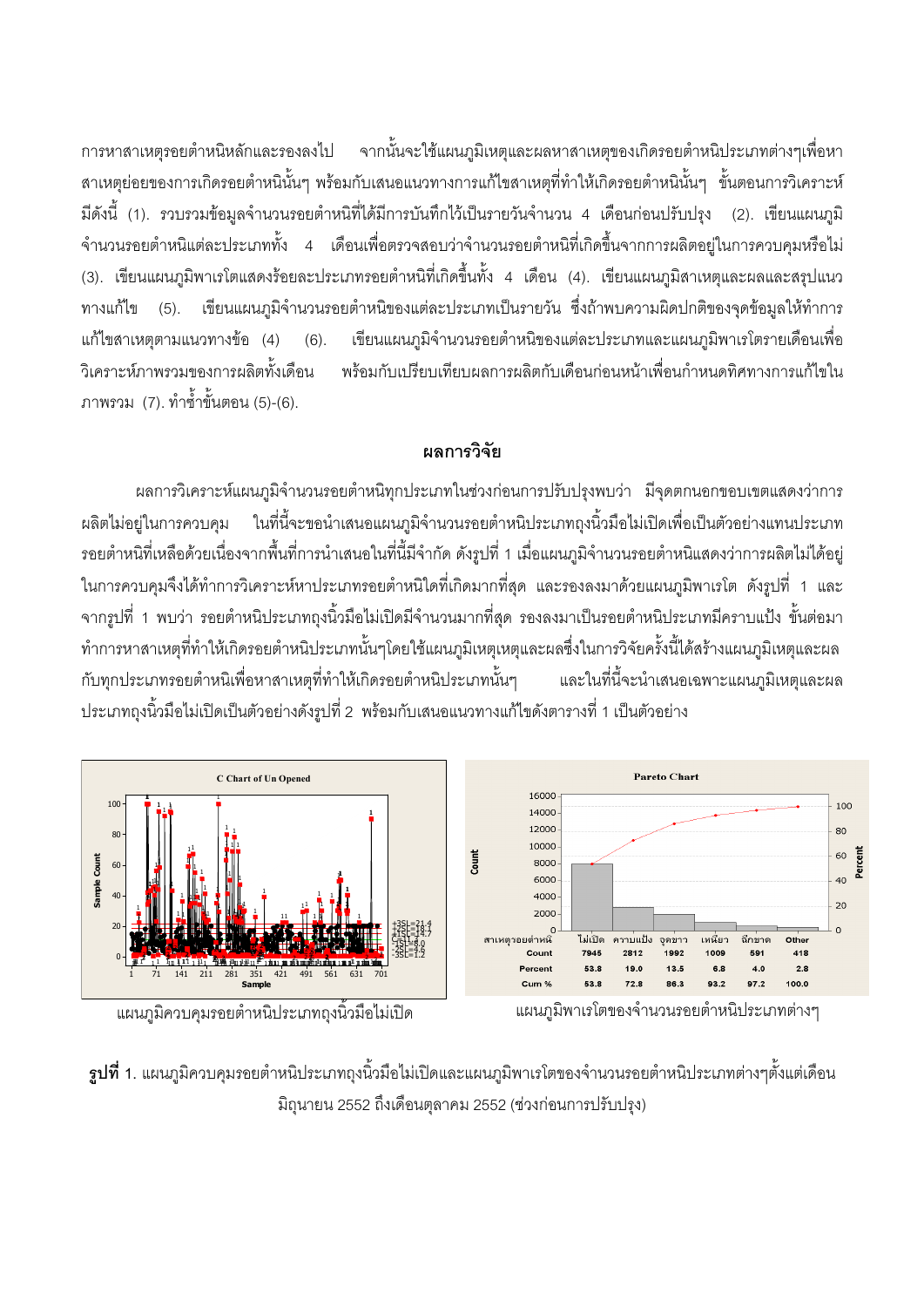

**รูปที่ 2**. แผนภูมิเหตุและผลของรอยตำหนิประเภทถุงนิ้วมือยางไม่เปิด

|  | <b>์ตารางที่ 1</b> . สาเหตุหลัก สาเหตุย่อย วิธีแก้ไข หน่วยงานและชื่อพนักงานที่รับผิดชอบสำหรับรอยตำหนิประเภทถงนิ้วมือยางไม่ |  |  |  |  |  |  |
|--|----------------------------------------------------------------------------------------------------------------------------|--|--|--|--|--|--|
|  |                                                                                                                            |  |  |  |  |  |  |

|                |                                |                                  |                      | ชื่อ       |
|----------------|--------------------------------|----------------------------------|----------------------|------------|
| สาเหตุ<br>หลัก | สาเหตุย่อย                     | วิธีแก้ไข                        | หน่วยงานที่รับผิดชอบ | พนักงานที่ |
|                |                                |                                  |                      | รับผิดชอบ  |
| 1. วัตถุดิบ    | 1. น้ำยางมีอายุน้อยเกินไป      | 1. ควรใช้น้ำยางที่มีอายุตรงตาม   | ฝ่ายจัดซื้อ          | น.ส.ชมัยพร |
|                |                                | เกณฑ์ที่กำหนดในการผลิต           |                      | วงศ์ชนะ    |
|                | 2. การเตรียมพอลิเมอร์ไม่ได้    | 2.ฝึกและอบรมให้พนักงานมีความรู้  | ฝ่ายผลิต             |            |
|                | มาตรฐาน                        | ความเข้าใจในการเตรียมพอลิเมอร์   |                      |            |
| 2.             | 1. การสึกหรอของขน roll         | 1. เปลี่ยนขน roll ใหม่           | ฝ่ายผลิต             | Mr.Dantee  |
| เครื่องจักร    | 2. ฐานของเบ้าพิมพ์เลื่อนออกจาก | 2. ตรวจฐานเบ้าพิมพ์อย่างสม่ำเสมอ | ฝ่ายตรวจสอบและซ่อม   |            |
|                | ตำแหน่งเดิม                    | 3. ควรซื้ออุปกรณ์ที่เหมาะสมตั้ง  | บำรุง                |            |
|                | 3. อุณหภูมิในตู้อบ             | ้อุณหภูมิได้                     |                      |            |
| 3.             | 1. ไม่เข้าใจในลักษณะงาน        | 1. อบรมพนักงานให้เข้าใจสภาพงาน   | ฝ่ายผลิต             | Mr.Dantee  |
| พนักงาน        |                                | อย่างอย่างถ่องแท้                |                      |            |
|                | 2. ขาดความช้ำนาญ               | 2. ให้พนักงานที่มีความชำนาญมา    |                      |            |
|                |                                | ช่วยควบคุมดูแล                   |                      |            |
| 4. วิธีการ     | 1. อุหภูมิไม่คงที่             | 1. ปฏิบัติให้ตรงตามเกณฑ์ที่กำหนด | ฝ่ายผลิต             | Mr.Dantee  |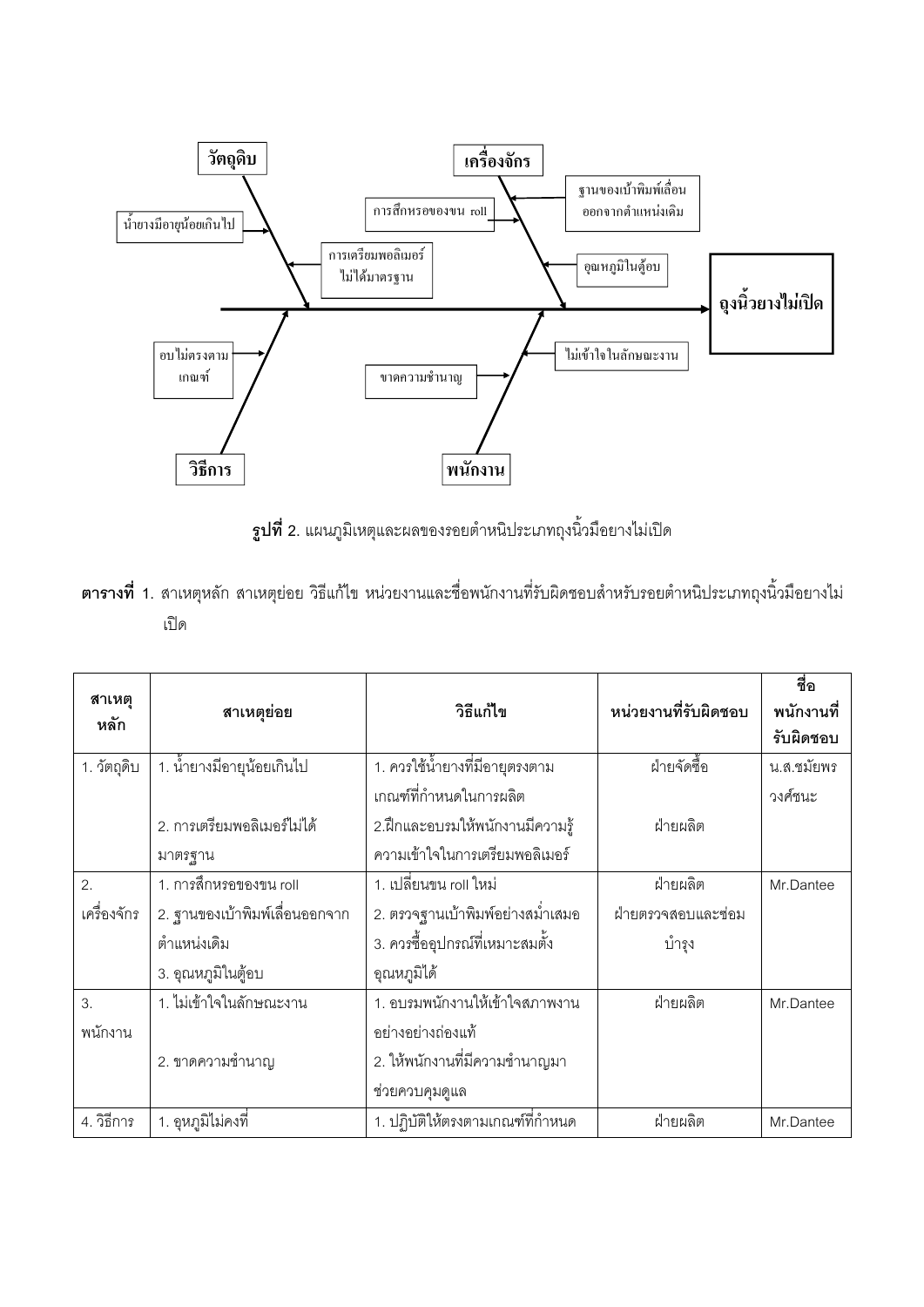

 $\boldsymbol{\mathfrak{g}}$ ป**ที่ 3**. แผนภูมิควบคุมจำนวนรอยตำหนิประเภทถุงนิ้วมือยางไม่เปิดประจำเดือนพฤศจิกายน เดือนธันวาคม 2552 และเดือน มกราคม 2553 (ช่วงหลังการปรับปรุง)



 $\,$ รูปที่ 4. แผนภูมิพาเรโตแสดงจำนวนรอยตำหนิประเภทต่างๆของเดือนพฤศิกายน 2552 ถึงเดือนมกราคม 2553 (ช่วงหลังการปรับปรุง)

รูปที่ 3 และ 4 เป็นผลการวิเคราะห์ข้อมูลแผนภูมิควบคุมจำนวนรอยตำหนิประเภทถุงนิ้วมือยางไม่เปิดและแผนภูมิ พาเรโตของประเภทรอยตำหนิต่างๆ ในเดือนพฤศจิกายน 2552 ถึงเดือนมกราคม 2553 (หลังการปรับปรุง) แสดงเป็นตัวอย่าง ซึ่งพบว่า แม้แผนภูมิควบคุมจำนวนรอยตำหนิยังแสดงว่าการผลิตยังไม่อยู่ในการควบคุมแต่มีแนวโน้มจำนวนรอยตำหนิลดลง ผลการเปรียบเทียบในรายละเอียดเป็นดังตารางที่ 2 สำหรับผลการวิเคราะห์เปรียบเทียบจำนวนรอยตำหนิภาพรวมทั้ง 2 ช่วงเวลาของทุกประเภทรอยตำหนิที่เหลือเป็นดังตารางที่ 3-7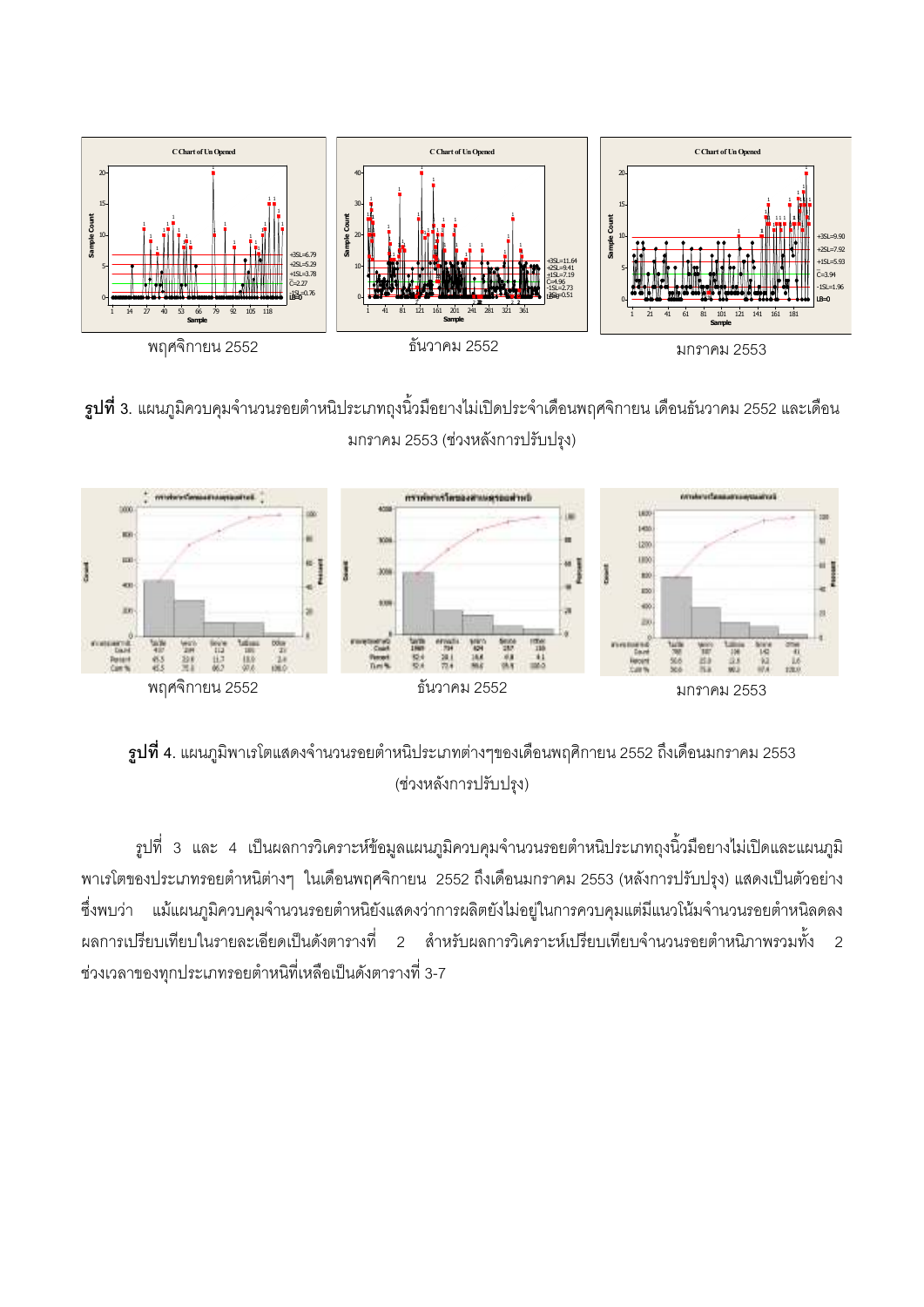์ตารา ี จำนวนร<sub>ั</sub>อยตำหนิเฉลี่ยของข้อมูลก่อน-หลังการปรับปรุง, ค่าความต่างและร้อยละของค่าความต่างระหว่างจำนวน รอยตำหนิเฉลี่ยก่อนและหลังการปรับปรุง ของประเภทถุงนิ้วมือยางไม่เปิด ในเดือนมิถุนายน พ.ศ. 2552 ถึงเดือน มกราคม พ.ศ. 2553

| ข้อมูล   | เดือน             | จำนวนรอยตำหนิเฉลี่ย | ค่าความต่างระหว่างจำนวน<br>รอยตำหนิเฉลี่ย | ร้อยละของค่าความต่างระหว่าง<br>จำนวนรอยตำหนิเฉลี่ยก่อนและ<br>หลังการปรับปรุง |  |
|----------|-------------------|---------------------|-------------------------------------------|------------------------------------------------------------------------------|--|
|          |                   |                     | ก่อนและหลังการปรับปรุง                    |                                                                              |  |
|          | มิ.ย. 52          | $15.3$ \            |                                           |                                                                              |  |
| ก่อนการ  | ึก.ค. และ ส.ค. 52 | 8.16                |                                           |                                                                              |  |
| ปรับปรุง | ก.ย. 52           | $-10.063$<br>7.19   |                                           |                                                                              |  |
|          | ต.ค. 52           | 9.6                 |                                           |                                                                              |  |
| หลังการ  | พ.ย. 52           | 2.27                | 7.793                                     | 77.442                                                                       |  |
| ปรับปรุง | ธิ.ค. 52          | 4.96                | 5.103                                     | 50.710                                                                       |  |
|          | ม.ค. 53           | 3.94                | 6.123                                     | 60.847                                                                       |  |

จากตารางที่ 2 จะเห็นว่าข้อมูลในช่วงที่ 1 ก่อนทำการปรับปรุง มีจำนวนรอยตำหนิประเภทถุงนิ้วมือยางไม่เปิดตั้งแต่ เดือนมิถุนายน ถึงเดือนตุลาคม 2552 เฉลี่ยเท่ากับ 10.063 หลังจากที่ได้ดำเนินการควบคุมคุณภาพ พบว่ามีจำนวนรอยตำหนิ ในเดือนพฤศจิกายน, ธันวาคมและมกราคม ลดลงคิดเป็นร้อยละ 77.442, 50.710 และ 60.847 ตามลำดับ

**--**ี จำนวนร<sub>ั</sub>อยตำหนิเฉลี่ยของข้อมูลก่อน-หลังการปรับปรุง, ค่าความต่างและร้อยละของค่าความต่างระหว่างจำนวน รอยตำหนิเฉลี่ยก่อนและหลังการปรับปรุง ของประเภทถุงนิ้วมือยางมีความเหนียวมาก ในเดือนมิถุนายน พ.ศ. 2552 ถึงเดือนมกราคม พ.ศ. 2553

| ข้อมูล   | เดือน                     | จำนวนรอยตำหนิเฉลี่ย |           | ค่าความต่างระหว่างจำนวน<br>รอยตำหนิเฉลี่ย<br>ก่อนและหลังการปรับปรุง | ร้อยละของค่าความต่างระหว่าง<br>จำนวนรอยตำหนิเฉลี่ยก่อนและ<br>หลังการปรับปรุง |  |  |
|----------|---------------------------|---------------------|-----------|---------------------------------------------------------------------|------------------------------------------------------------------------------|--|--|
|          | <u>มิ.ย. 52</u>           | 0.381               |           |                                                                     |                                                                              |  |  |
| ก่อนการ  | ก.ค. และ ส.ค. 52          | 0.171               | $-0.2045$ |                                                                     |                                                                              |  |  |
| ปรับปรุง | ก.ย. 52                   | 0.120               |           |                                                                     |                                                                              |  |  |
|          | ต.ค. 52                   | 0.145               |           |                                                                     |                                                                              |  |  |
| หลังการ  | $\overline{0}$<br>พ.ย. 52 |                     |           | 0.2045                                                              | 100                                                                          |  |  |
| ปรับปรุง | f.0.52                    | $\overline{0}$      |           | 0.2045                                                              | 100                                                                          |  |  |
|          | ม.ค. 53                   | $\Omega$            |           | 0.2045                                                              | 100                                                                          |  |  |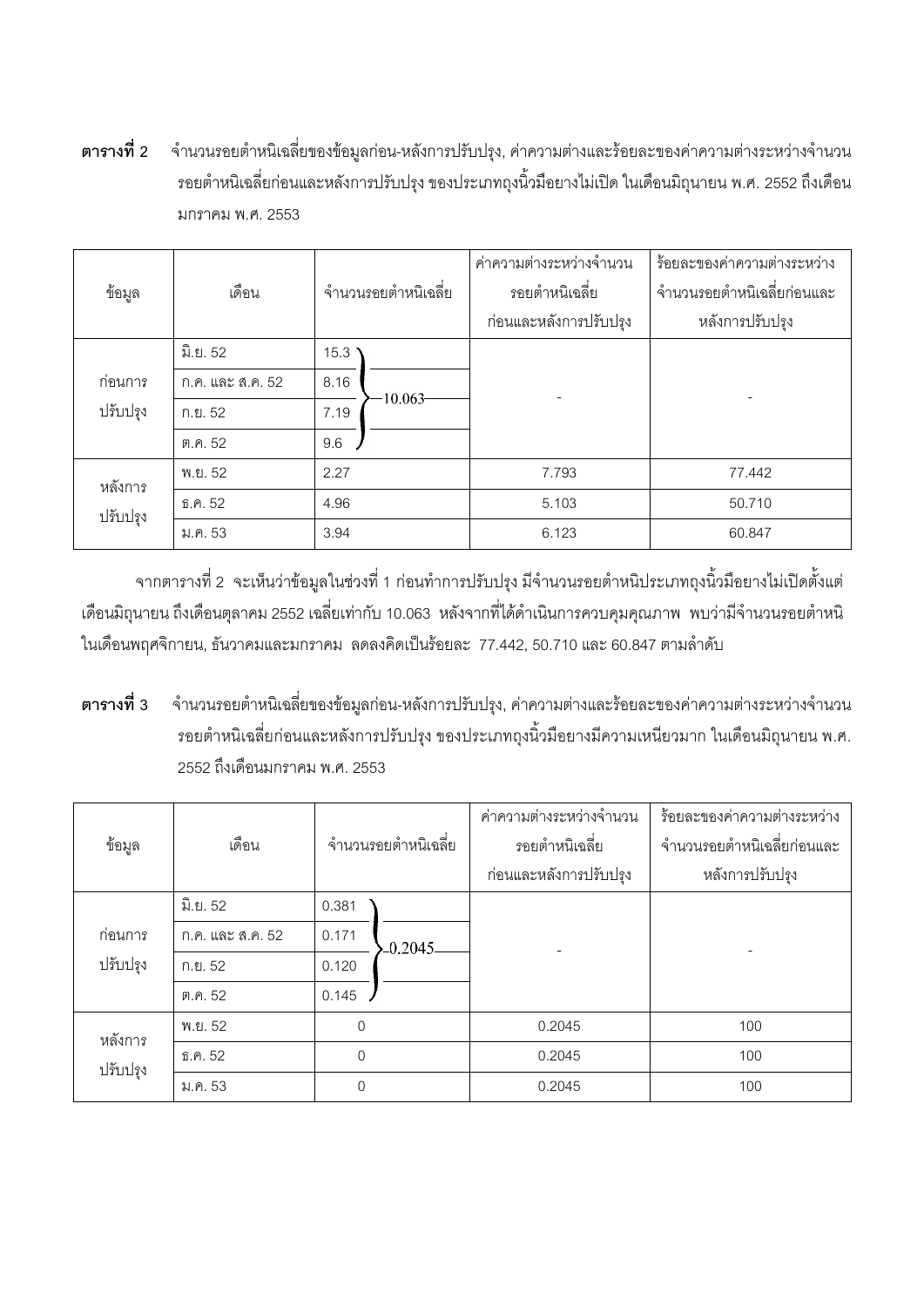จากตารางที่ 3 จะเห็นว่าข้อมูลในช่วงที่ 1 ก่อนทำการปรับปรุง มีจำนวนรอยตำหนิประเภทถุงนิ้วมือยางมีความเหนียว มากตั้งแต่เดือนมิถุนายน ถึงเดือนตุลาคม 2552 เฉลี่ยเท่ากับ 0.2045 หลังจากที่ได้ดำเนินการควบคุมคุณภาพ พบว่ามี จำนวนรอยตำหนิลดลง 100% ทั้ง 3 เดือน

**--**ี จำนวนร<sub>ั</sub>อยตำหนิเฉลี่ยของข้อมูลก่อน-หลังการปรับปรุง, ค่าความต่างและร้อยละของค่าความต่างระหว่าง จำนวนรอยตำหนิเฉลี่ยก่อนและหลังการปรับปรุง ของประเภทถุงนิ้วมือยางมีจุดขาว ในเดือนมิถุนายน พ.ศ. 2552 ถึงเดือนมกราคม พ.ศ. 2553

| ข้อมูล   | จำนวนรอยตำหนิเฉลี่ย<br>เดือน |               | ค่าความต่างระหว่างจำนวน<br>รอยตำหนิเฉลี่ย<br>ก่อนและหลังการปรับปรุง | ร้อยละของค่าความต่างระหว่าง<br>จำนวนรอยตำหนิเฉลี่ยก่อนและ<br>หลังการปรับปรุง |  |
|----------|------------------------------|---------------|---------------------------------------------------------------------|------------------------------------------------------------------------------|--|
|          | ู้มิ.ย. 52                   | 2.18          |                                                                     |                                                                              |  |
| ก่อนการ  | ก.ค. และ ส.ค. 52             | 4.59<br>3.260 |                                                                     |                                                                              |  |
| ปรับปรุง | ก.ย. 52                      | 2.61          |                                                                     |                                                                              |  |
|          | ต.ค. 52                      | 3.66          |                                                                     |                                                                              |  |
| หลังการ  | พ.ย. 52                      | 2.20          | 1.06                                                                | 33.125                                                                       |  |
| ปรับปรุง | ธิ.ค. 52                     | 1.57          | 1.69                                                                | 51.840                                                                       |  |
|          | ม.ค. 53                      | 1.94          | 1.32                                                                | 40.491                                                                       |  |

จากตารางที่ 4 จะเห็นว่าข้อมูลในช่วงที่ 1 ก่อนทำการปรับปรุง มีจำนวนรอยตำหนิประเภทถุงนิ้วมือยางมีจุดขาวตั้งแต่ เดือนมิถุนายน ถึงเดือนตุลาคม 2552 เฉลี่ยเท่ากับ 3.260 หลังจากที่ได้ดำเนินการควบคุมคุณภาพ พบว่ามีจำนวนรอยตำหนิ ในเดือนพฤศจิกายน, ธันวาคมและมกราคม ลดลงคิดเป็นร้อยละ 33.125, 51.840 และ 40.491 ตามลำดับ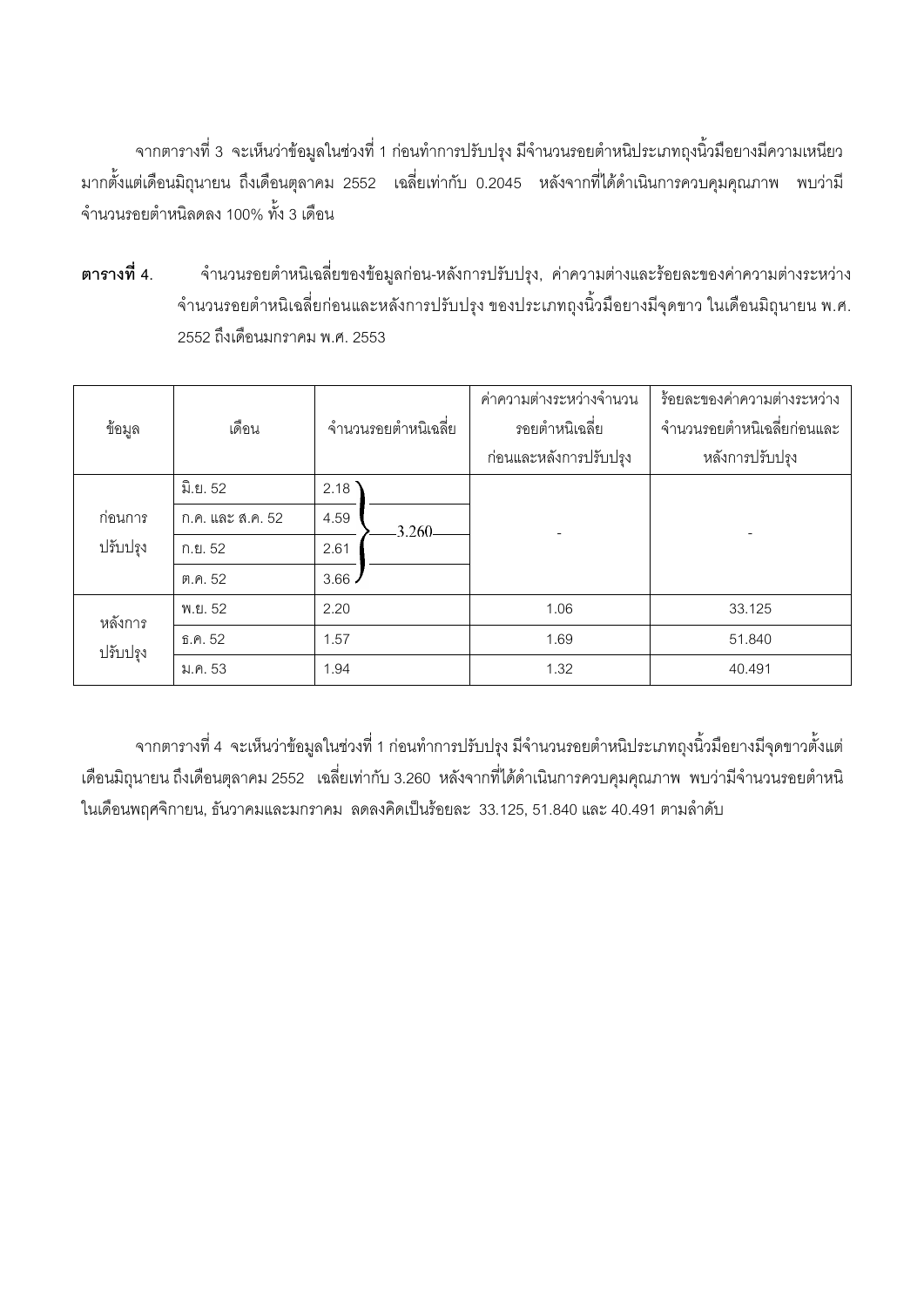์ตารา ี จำนวนรอยตำหนิเฉลี่ยของข้อมูลก่อน-หลังการปรับปรุง, ค่าความต่างและร้อยละของค่าความต่างระหว่าง จำนวนรอยตำหนิเฉลี่ยก่อนและหลังการปรับปรุง ของประเภทถุงนิ้วมือยางมีคราบแป้ง ในเดือนมิถุนายน พ.ศ. 2552 ถึงเดือนมกราคม พ.ศ. 2553

| ข้อมูล          | เดือน<br>จำนวนรอยตำหนิเฉลี่ย |                       | ค่าความต่างระหว่างจำนวน<br>รอยตำหนิเฉลี่ย<br>ก่อนและหลังการปรับปรุง | ร้อยละของค่าความต่างระหว่าง<br>จำนวนรอยตำหนิเฉลี่ยก่อนและ<br>หลังการปรับปรุง |        |
|-----------------|------------------------------|-----------------------|---------------------------------------------------------------------|------------------------------------------------------------------------------|--------|
|                 |                              |                       |                                                                     |                                                                              |        |
|                 | ูมิ.ย. 52                    | 6.9                   |                                                                     |                                                                              |        |
| ก่อนการปรับปรุง | ก.ค. และ ส.ค. 52             | 2.14                  | 3.088                                                               |                                                                              |        |
|                 | ก.ย. 52                      | 2.78                  |                                                                     |                                                                              |        |
|                 | ต.ค. 52                      | 0.53                  |                                                                     |                                                                              |        |
|                 | พ.ย. 52                      | 0.101<br>1.9<br>0.206 |                                                                     | 2.987                                                                        | 96.729 |
| หลังการปรับปรุง | ธิ.ค. 52                     |                       |                                                                     | 11.88                                                                        | 38.471 |
|                 | ม.ค. 53                      |                       |                                                                     | 2.882                                                                        | 93.329 |

จากตารางที่ 5 จะเห็นว่าข้อมูลในช่วงที่ 1 ก่อนทำการปรับปรุง มีจำนวนรอยตำหนิประเภทถุงนิ้วมือยางมีคราบแป้ง ตั้งแต่เดือนมิถุนายน ถึงเดือนตุลาคม 2552 เฉลี่ยเท่ากับ 3.088 หลังจากที่ได้ดำเนินการควบคุมคุณภาพ พบว่ามีจำนวนรอย ตำหนิในเดือนพฤศจิกายน, ธันวาคมและมกราคม ลดลงคิดเป็นร้อยละ 96.729, 38.471 และ 93.329 ตามลำดับ

**--**ี จำนวนรอยตำหนิเฉลี่ยของข้อมูลก่อน-หลังการปรับปรุง, ค่าความต่างและร้อยละของค่าความต่างระหว่าง จำนวนรอยตำหนิเฉลี่ยก่อนและหลังการปรับปรุง ของประเภทถุงนิ้วมือยางไม่มีขอบ ในเดือนมิถุนายน พ.ศ. 2552 ถึงเดือนมกราคม พ.ศ. 2553

| ข้อมูล   | จำนวนรอยตำหนิเฉลี่ย<br>เดือน |               |          | ค่าความต่างระหว่างจำนวน<br>รอยตำหนิเฉลี่ย<br>ก่อนและหลังการปรับปรุง | ร้อยละของค่าความต่างระหว่าง<br>จำนวนรอยตำหนิเฉลี่ยก่อนและ<br>หลังการปรับปรุง |
|----------|------------------------------|---------------|----------|---------------------------------------------------------------------|------------------------------------------------------------------------------|
|          | <u>มิ.ย. 52</u>              | 0.645         |          |                                                                     |                                                                              |
| ก่อนการ  | ก.ค. และ ส.ค. 52             | 0.157         | 0.524    |                                                                     |                                                                              |
| ปรับปรุง | ก.ย. 52                      | 0.637         |          |                                                                     |                                                                              |
|          | ต.ค. 52                      | 0.658         |          |                                                                     |                                                                              |
| หลังการ  | พ.ย. 52                      | 0.71<br>0.393 |          | $-0.186$                                                            | $-35.496$                                                                    |
| ปรับปรุง | f.0.52                       |               |          | 0.131                                                               | 25                                                                           |
|          | 0.985<br>ม.ค. 53             |               | $-0.461$ | $-87.977$                                                           |                                                                              |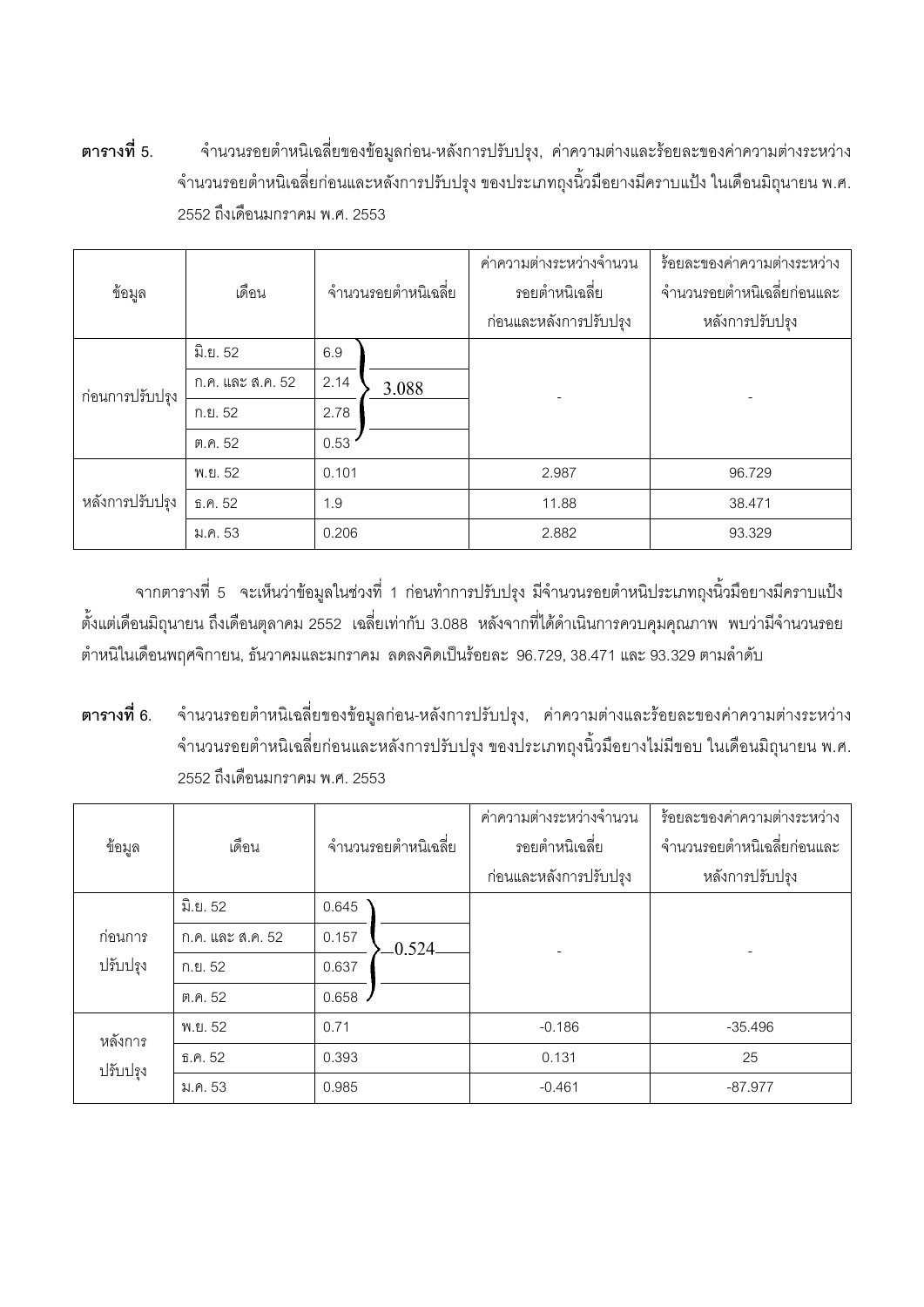ิ จากตารางที่ 6 จะเห็นว่าข้อมูลในช่วงที่ 1 ก่อนทำการปรับปรุง มีจำนวนรอยตำหนิประเภทถุงนิ้วมือยางไม่มีขอบตั้งแต่ เดือนมิถุนายน ถึงเดือนตุลาคม 2552 เฉลี่ยเท่ากับ 0.524 หลังจากที่ได้ดำเนินการควบคุมคุณภาพ พบว่ามีจำนวนรอยตำหนิ ในเดือนพฤศจิกายน, ธันวาคมและมกราคม เพิ่มขึ้นคิดเป็นร้อยละ 35.496, ลดลงคิดเป็นร้อยละ25 และเพิ่มขึ้นคิดเป็นร้อยละ 87.977 ตามลำดับ

์ตารา ี จำนวนร<sub>ู</sub>อยตำหนิเฉลี่ยของข้อมูลก่อน-หลังการปรับปรุง, ค่าความต่างและร้อยละของค่าความต่างระหว่าง จำนวนรอยตำหนิเฉลี่ยก่อนและหลังการปรับปรุง ของประเภทถุงนิ้วมือยางฉีกขาด ในเดือนมิถุนายน พ.ศ. 2552 ถึงเดือนมกราคม พ.ศ. 2553

| ข้อมูล   | เดือน<br>จำนวนรอยตำหนิเฉลี่ย |                        | ค่าความต่างระหว่างจำนวน<br>รอยตำหนิเฉลี่ย<br>ก่อนและหลังการปรับปรุง | ร้อยละของค่าความต่างระหว่าง<br>จำนวนรอยตำหนิเฉลี่ยก่อนและ<br>หลังการปรับปรุง |        |  |
|----------|------------------------------|------------------------|---------------------------------------------------------------------|------------------------------------------------------------------------------|--------|--|
|          | ูมิ.ย. 52                    | 0.74                   |                                                                     |                                                                              |        |  |
| ก่อนการ  | ก.ค. และ ส.ค. 52             | 0.371                  | 0.799                                                               |                                                                              |        |  |
| ปรับปรุง | ก.ย. 52                      | 1.17                   |                                                                     |                                                                              |        |  |
|          | ต.ค. 52                      | 0.914                  |                                                                     |                                                                              |        |  |
| หลังการ  | พ.ย. 52                      | 0.798<br>0.65<br>0.714 |                                                                     | 0.001                                                                        | 0.125  |  |
| ปรับปรุง | ธิ.ค. 52                     |                        |                                                                     | 0.149                                                                        | 18.648 |  |
|          | ม.ค. 53                      |                        |                                                                     | 0.085                                                                        | 10.638 |  |

จากตารางที่ 7 จะเห็นว่าข้อมูลในช่วงที่ 1 ก่อนทำการปรับปรุง มีจำนวนรอยตำหนิประเภทถุงนิ้วมือยางฉีกขาดตั้งแต่ เดือนมิถุนายน ถึงเดือนตุลาคม 2552 เฉลี่ยเท่ากับ 0.799 หลังจากที่ได้ดำเนินการควบคุมคุณภาพ พบว่ามีจำนวนรอยตำหนิ ในเดือนพฤศจิกายน, ธันวาคมและมกราคม ลดลงคิดเป็นร้อยละ 0.125, 18.648 และ 10.638 ตามลำดับ

**ตารางที่ 8**. จำนวนที่ผลิตทั้งหมด จำนวนผลิตแบ่งตามเกรด จำนวนเงินทั้งหมดที่บริษัทต้องเสียเป็นค่าใช้จ่ายในการจ้างม้วน

| ข้อมูล                                       | จำนวนที่ผลิตทั้งหมด | จำนวนผลิตแบ่งตามเกรด |          |           | จำนวนเงินทั้งหมดที่ |
|----------------------------------------------|---------------------|----------------------|----------|-----------|---------------------|
|                                              |                     | A                    | Β        | C         | บริษัทต้อง          |
|                                              |                     |                      |          |           | เสียเป็นค่าใช้จ่าย  |
|                                              |                     |                      |          |           | ในการจ้างม้วน       |
| ก่อนการปรับปรุง                              | 1,000               | 209                  | 756      | 35        | 348,675 บาท         |
| หลังการปรับปรุง                              | 1,000               | 430                  | 570      |           | 345,000 บาท         |
| ร้อยละที่ลดลง(-)/เพิ่มขึ้น(+)หลังจากปรับปรุง |                     | $+105.74$            | $-24.60$ | $-100.00$ | $-1.05$             |